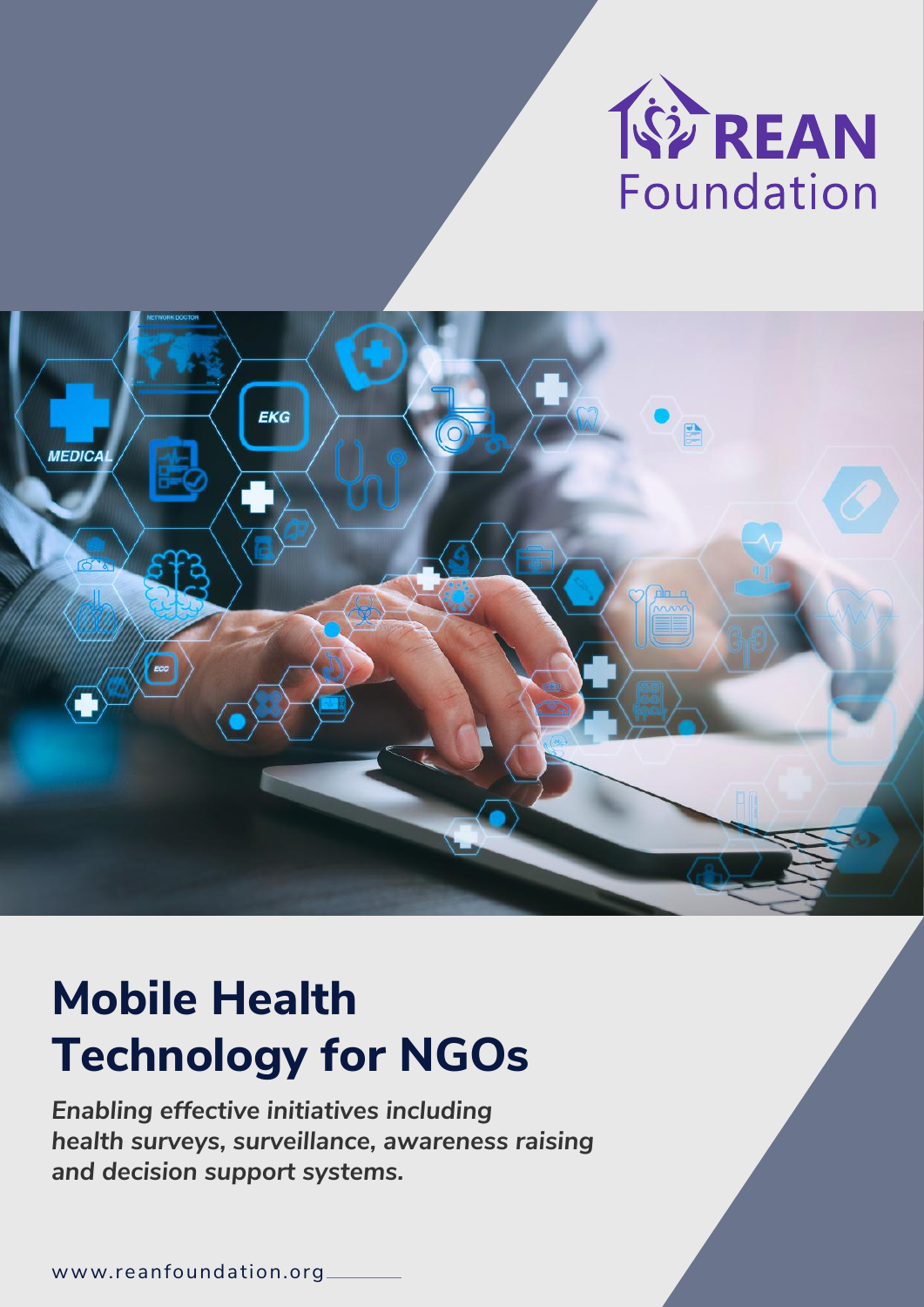The easy availability of mobile technology and reduction in cost of data is paving the way for easy civic engagement for health and wellness management by Non-Governmental Organizations (NGOs). Technology-enabled interventions are proving critical in strengthening public health systems and achieving the health-related development goals. REAN HealthGuru mobile health platform can be used by NGOs for effective community mobilization, treatment compliance as well as raising awareness over health issues.

## **Challenges Faced**

- ▶ Poor access to preventative healthcare for patients in economically weaker sections as well as remote areas.
- ▶ Medication non-adherence due to factors like no education or lack of understanding can lead to deterioration of condition.
- $\blacktriangleright$  Public healthcare schemes lack the support to reach and serve individuals due to deficient infrastructure.
- ▶ Limited physical resources including physicians, paramedics and hospital space.



# **Benefits of Using Mobile Health Technology**



- ▶ Healthcare technology can allow health and wellness support to reach people in remote areas.
- ▶ Healthcare apps like REAN HealthGuru can greatly improve continuous care accessibility and affordability.
- $\blacktriangleright$  Remote health tech can mitigate the lack of doctors and medical resources.
- ▶ Healthcare providers can easily provide medical support virtually through videos, chat, etc. thereby reducing the need to meet the patients in person.